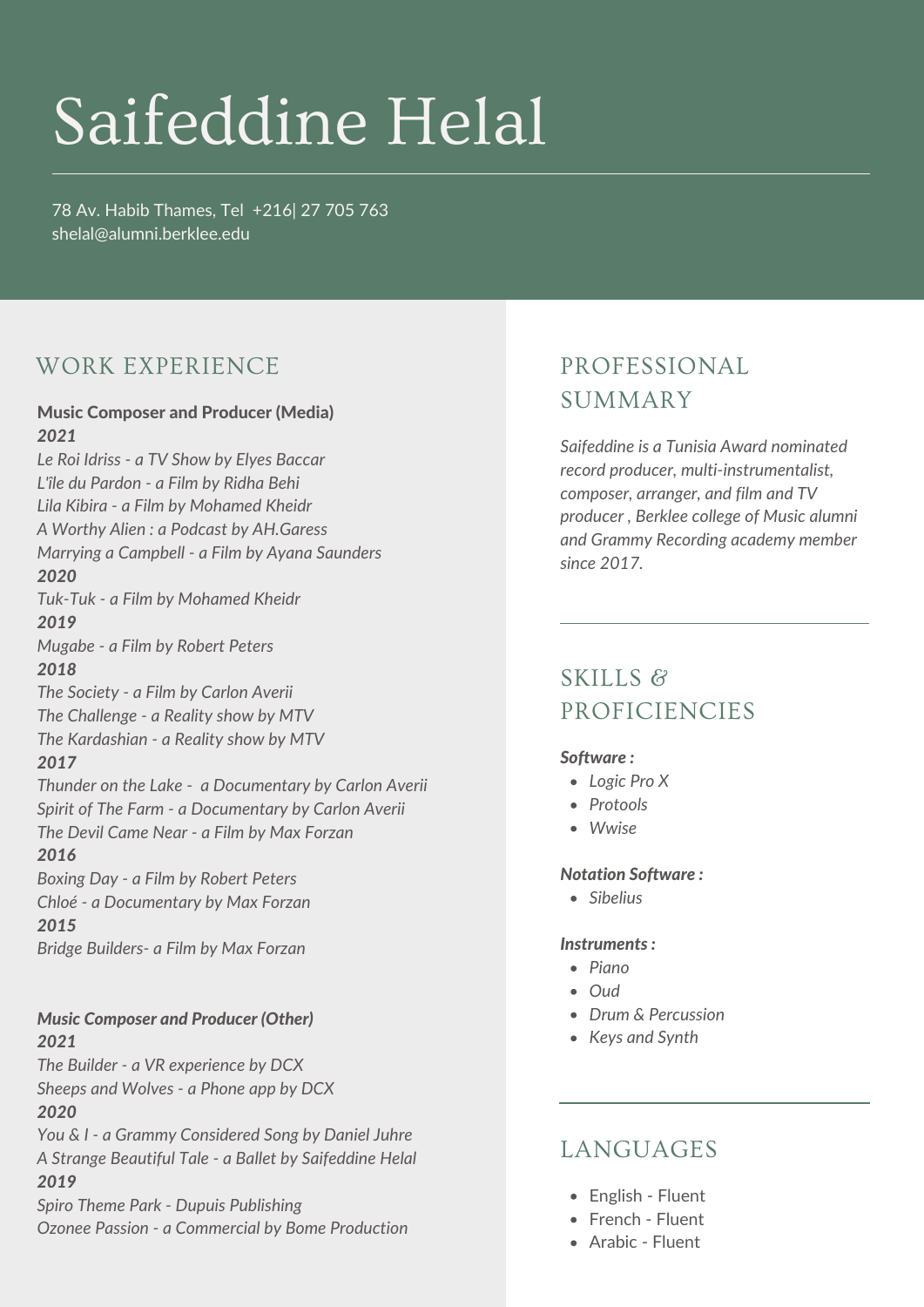## Saifeddine Helal

78 Av. Habib Thames, Tel +216| 27 705 763 [shelal@alumni.berklee.](mailto:shelal@alumni.berklee)edu

#### *2017*

*Immortal God - a Gospel music album Vulnerable Thoughts - a Musical album by G.Souilhi*

*Arranger orchestrator and Music director Emira Dakhlia Trio Project A Tribute to Feyruz - Paris 2018*

*Sound Designer Glance from the Edge - By Kosta Karakashyan*

*Score Programmer Layale Chaker - American-Lebanese artist*

*Music Consultant DCX Tunis*

### EDUCATIONAL BACKGROUND

*Berklee College of Music Boston, MA Bachelor Degree in Contemporary Writing and Production 2018 Magna Cum Laude*

*Concervatoire International de Paris Paris, Certificat en Ecriture Classique et Orchestration 2019 Tonal Harmony, Counterpoint, Fugue and Orchestration*

*Institut des Hautes Etudes Commerciales Carthage, Tunis 3eme année License appliquée à la comptabilité*

## MENTORS & REFERENCES

*Dr.Norman Ludwin : Star Trek, Jurassic World...*

*Dennis Sands : Rocky,Avengers, Aladdin, Forrest Gump, Back to The Future...*

*Conrad Pope : Harry Potter, Home alone, Star Wars, The Matrix, The Lion King, Schnidler List's...*

*Pr.Françoise Levechin : Professor at the National Consevatory of Paris, Schola Cantorum and President of the CIMP*

*Pr.Marie Jeanne Serrero : French Composer and Orchestrator and Professor at the National Conservatory of Music and Dance of Paris*

*Alain Mallet : Pianist, and Composer with Sting, Paul Simone and Associate professor at Berklee College of Music*

*David Fiuczynski : American Contemporary Jazz Guitarist, Bandleader, Reasercher, Composer and Professor at Berklee College of Music*

*Amine Bouhafa : Award Nominated Tunisian Composer, arranger and Pianist*

*Mohamed Kheidr : Award Nominated Egyptian Film and TV Director & Producer*